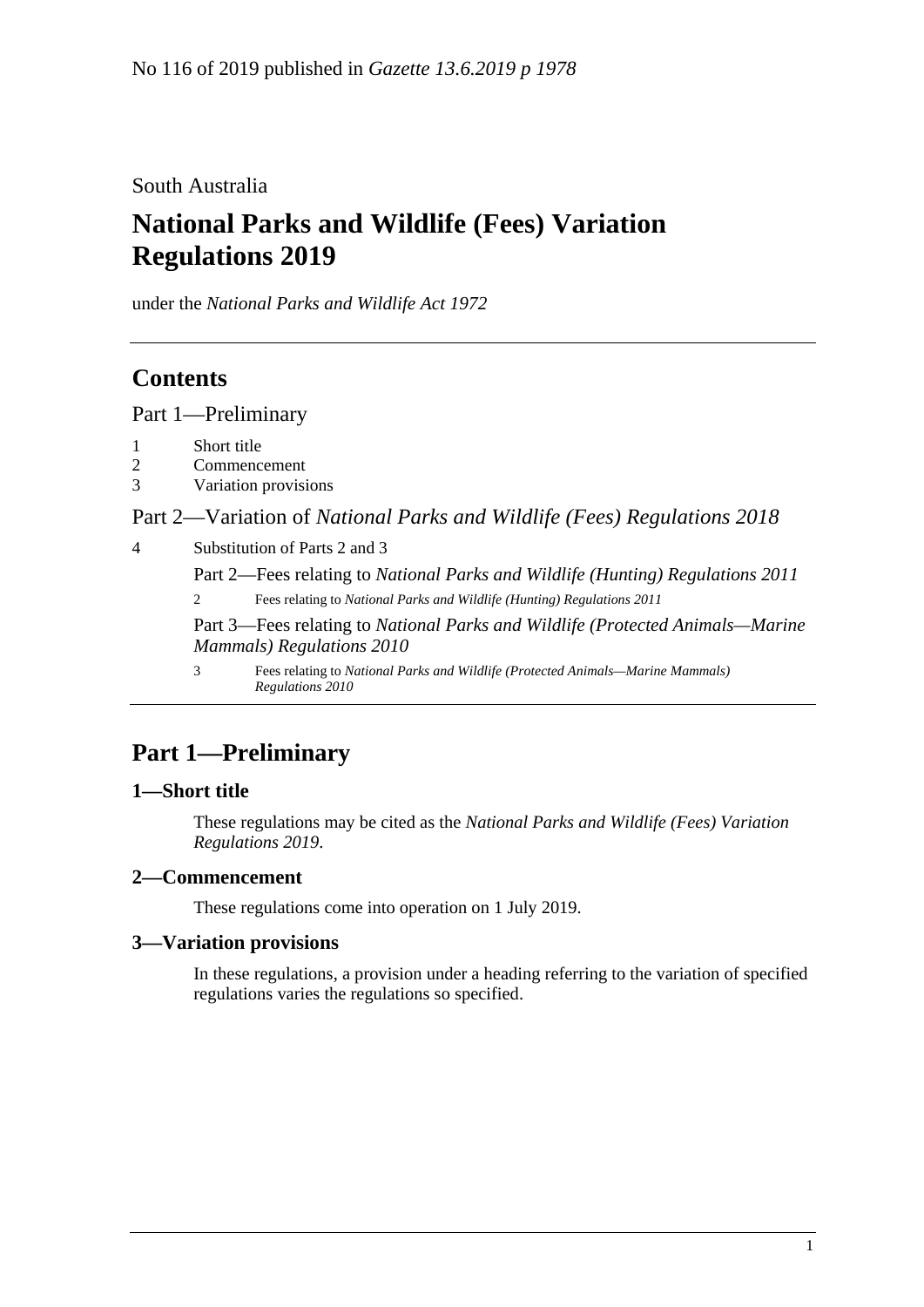# <span id="page-1-0"></span>**Part 2—Variation of** *National Parks and Wildlife (Fees) Regulations 2018*

#### <span id="page-1-1"></span>**4—Substitution of Parts 2 and 3**

 $(2)$ 

Parts 2 and 3—delete the Parts and substitute:

## **Part 2—Fees relating to** *National Parks and Wildlife (Hunting) Regulations 2011*

### **2—Fees relating to** *National Parks and Wildlife (Hunting) Regulations 2011*

- (1) The following fees are payable for the purposes of the Act and the *[National Parks and Wildlife \(Hunting\) Regulations](http://www.legislation.sa.gov.au/index.aspx?action=legref&type=act&legtitle=National%20Parks%20and%20Wildlife%20(Hunting)%20Regulations%202011) 2011*:
	- 1 General hunting permit—

|                                                                   | (a)      | in the case of a concession cardholder or a junior     | \$13.30 |  |  |
|-------------------------------------------------------------------|----------|--------------------------------------------------------|---------|--|--|
|                                                                   | (b)      | in the case of a subjunior                             | \$8.45  |  |  |
|                                                                   | (c)      | in any other case                                      | \$26.50 |  |  |
| $\mathcal{L}$                                                     |          | Open season quail hunting permit—                      |         |  |  |
|                                                                   | (a)      | in the case of a concession cardholder or a junior     | \$25.00 |  |  |
|                                                                   | (b)      | in any other case                                      | \$48.25 |  |  |
| 3                                                                 |          | Open season duck hunting permit—                       |         |  |  |
|                                                                   | (a)      | in the case of a concession cardholder or a junior     | \$25.00 |  |  |
|                                                                   | (b)      | in any other case                                      | \$48.25 |  |  |
| 4                                                                 | shooting | Permit to take Galahs or Little Corellas other than by | \$94.50 |  |  |
| In this clause—                                                   |          |                                                        |         |  |  |
| <i>concession cardholder</i> means a person who is the holder of— |          |                                                        |         |  |  |

- (a) a current concession card issued by Centrelink or the administrative unit of the Public Service that is, under a Minister, responsible for the administration of the *[Family](http://www.legislation.sa.gov.au/index.aspx?action=legref&type=act&legtitle=Family%20and%20Community%20Services%20Act%201972)  [and Community Services Act](http://www.legislation.sa.gov.au/index.aspx?action=legref&type=act&legtitle=Family%20and%20Community%20Services%20Act%201972) 1972*; or
- (b) a current student identification card issued to a student of a secondary or tertiary educational institution by that institution;

*junior* means a person of or over the age of 14 years but under the age of 18 years;

*subjunior* means a person under 14 years of age.